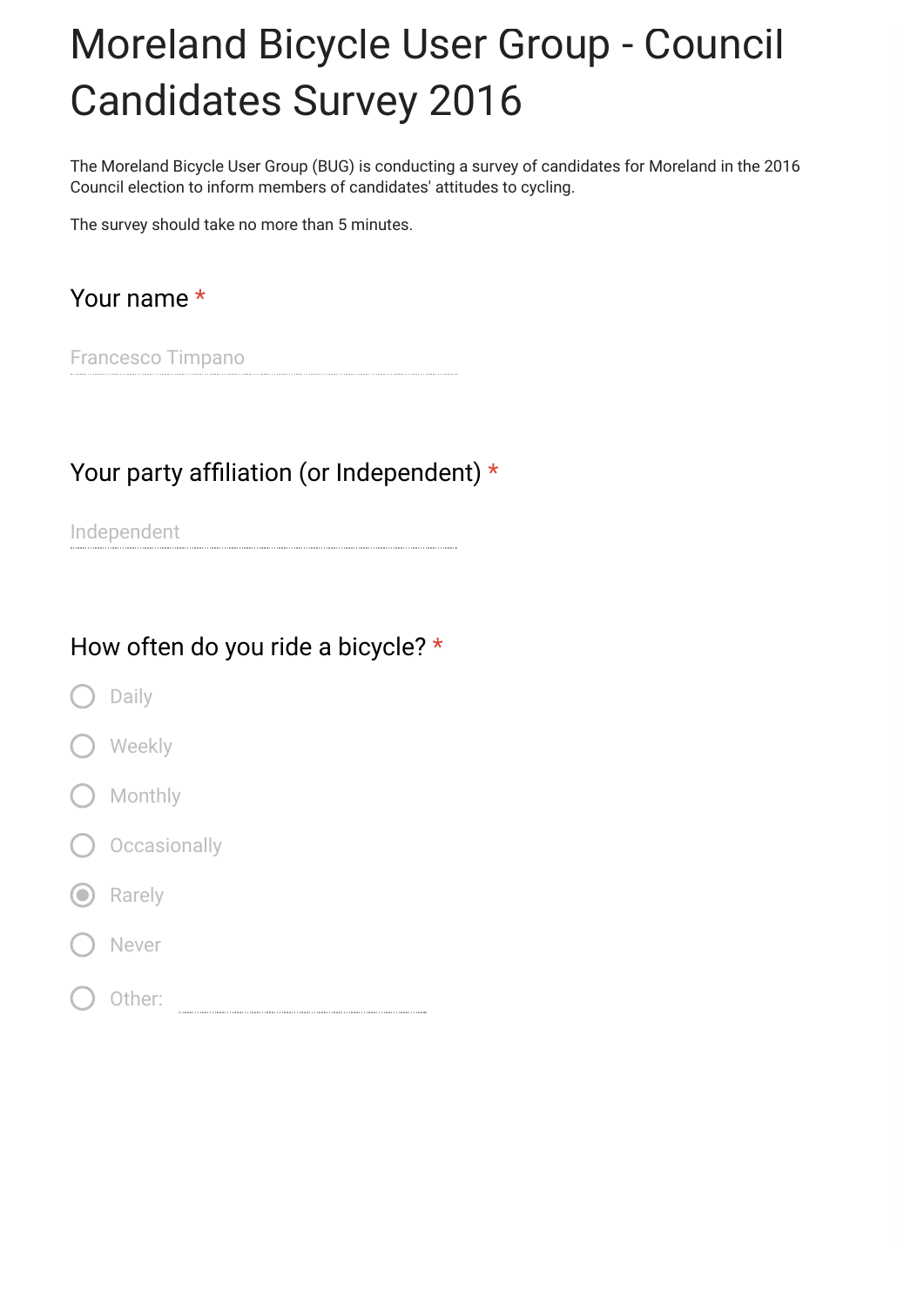# Are you a member of any cycling organisations?

|    | <b>Brunswick Cycling Club</b>                                |
|----|--------------------------------------------------------------|
| гI | Coburg Cycling Club                                          |
| H  | <b>Melbourne Bicycle Touring Club</b>                        |
|    | <b>Moreland BUG</b>                                          |
|    | <b>Bicycle Network (formerly Bicycle Victoria)</b>           |
|    | Other BUG                                                    |
|    | Other: None                                                  |
|    |                                                              |
|    | Which of the following are you familiar with?                |
|    | <b>Brunswick Shimmy</b>                                      |
| H  | Craigieburn Shared Path (along Craigieburn railway corridor) |
|    | Merri Creek Path                                             |
|    | O'Hea Street Bike Path                                       |
|    | Upfield Shared Path (along Upfield railway corridor)         |

# What is your perception of bicycle safety in Moreland? \*

| () About right                                           |
|----------------------------------------------------------|
| $\bigcirc$ Not very safe                                 |
| () Very unsafe                                           |
| O Other: Do not have Statistics to make informed comment |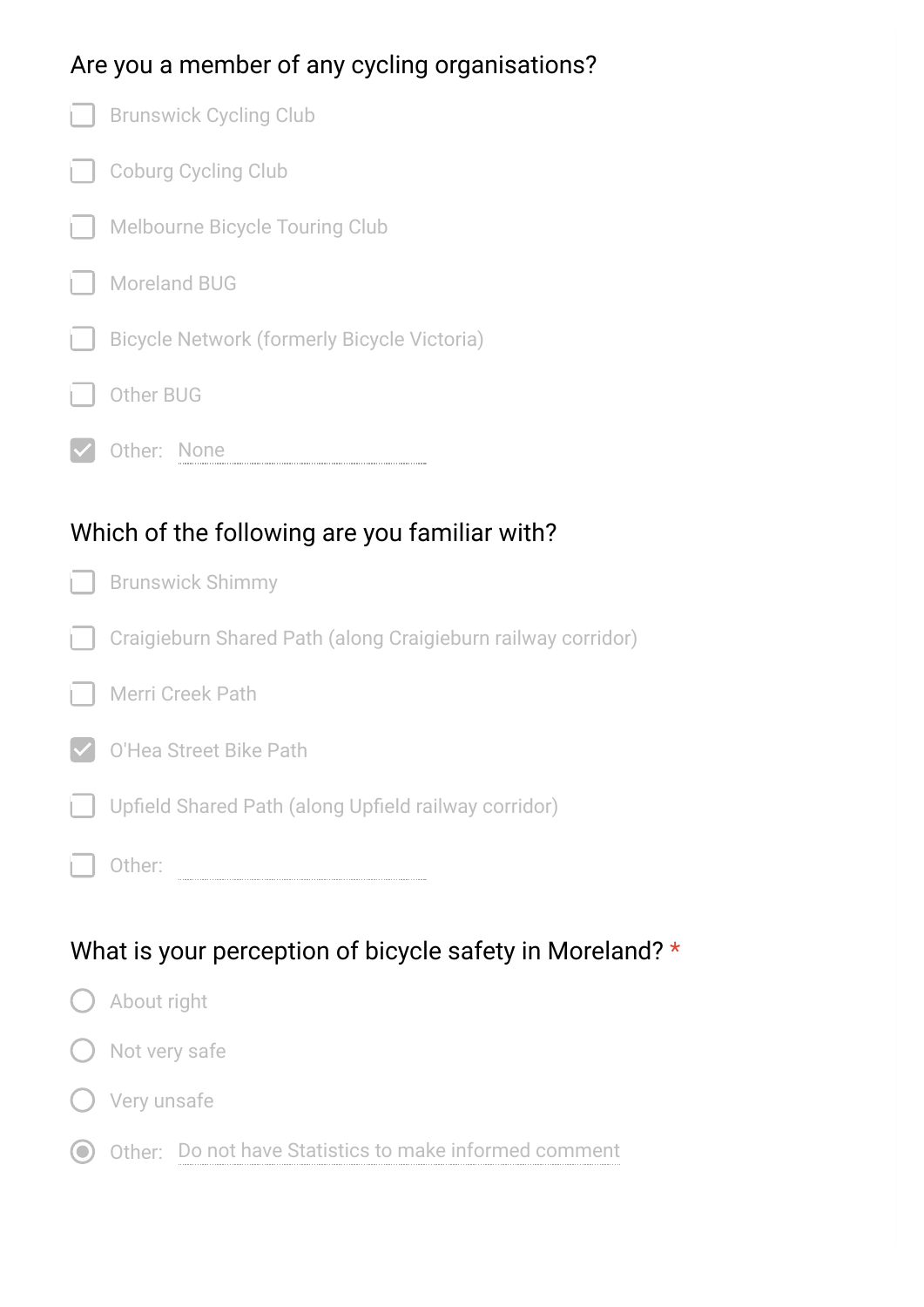Road safety, environmental sustainability, greenhouse emissions and public health & obesity are important public policy issues which are influenced by decisions you will make if you are elected. Do you see bicycle riding helping to solve any of these problems? \*

| ( ) Unrelated                        |
|--------------------------------------|
| ( ) Some                             |
| (e) Significant part of the solution |
| Other:                               |

## Do you think that the best solution to road traffic congestion is:  $\star$

- $\bigcap$  Building more roads
- $\bigcap$  Providing sustainable transport options such as public transport and safer cycling that take cars off the road
- Other: Better City Planning & more walking

#### What is the most appropriate traffic speed for our local streets to ensure safety for all users? \*

- 30 km/h
- $\odot$  40 km/h
- 50 km/h
- 60 km/h
- Other: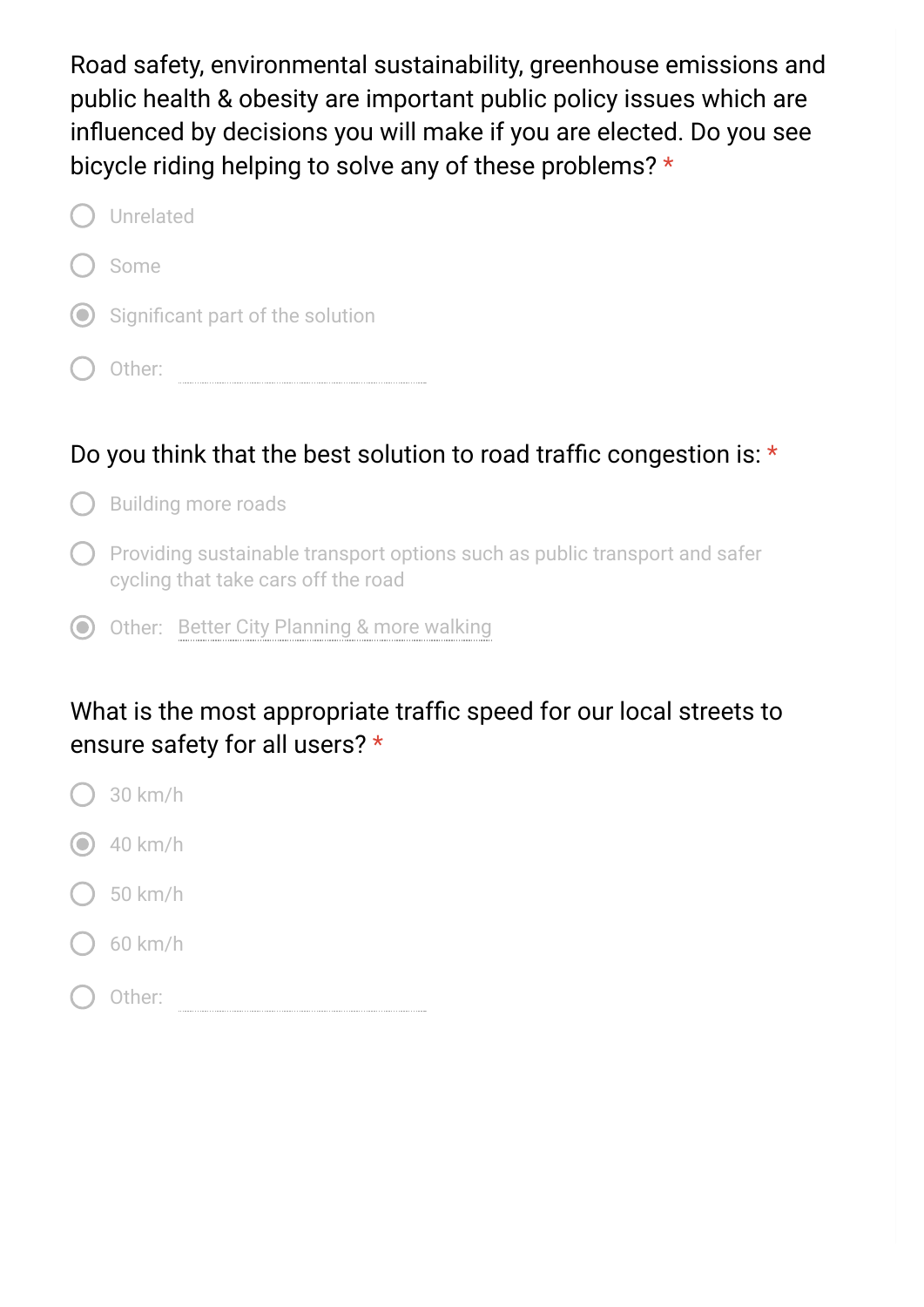#### The Moreland Bicycle Strategy

(http://www.moreland.vic.gov.au/globalassets/key-docs/policy[strategy-plan/bicycle-strategy-2011-21.pdf\) states that "To delive](https://www.google.com/url?q=http://www.moreland.vic.gov.au/globalassets/key-docs/policy-strategy-plan/bicycle-strategy-2011-21.pdf&sa=D&ust=1475562247451000&usg=AFQjCNFxOZ5HYOzswF2B5klyPKGQzLs0rw)r these projects Council will need to increase funding commitments beyond historic levels [\$5 per resident] and commit to increasing bicycle expenditure in response to growth in cyclist numbers, population and inflation." In your view is \$5 per resident:  $*$ 

- Too much
- About right
- Not enough
- O Other: Today everything is user pays.

## What is the role of Council and Councillor decisions in promoting cycling in Moreland? \*

- None/there are other priorities to focus on
- Minimal happy to lend passive support for projects funded by others
- Moderate
- Major cycling is a local issue with significant local benefits
- O Other: This is a City Planning matter

## Where do you see the role of cycling in Moreland in four years and what would your contribution to that be? Don't forget to press "SUBMIT" when you have finished. Thanks for you participation!  $*$

To put a STOP to bad City Planning & consequently make it safe for all